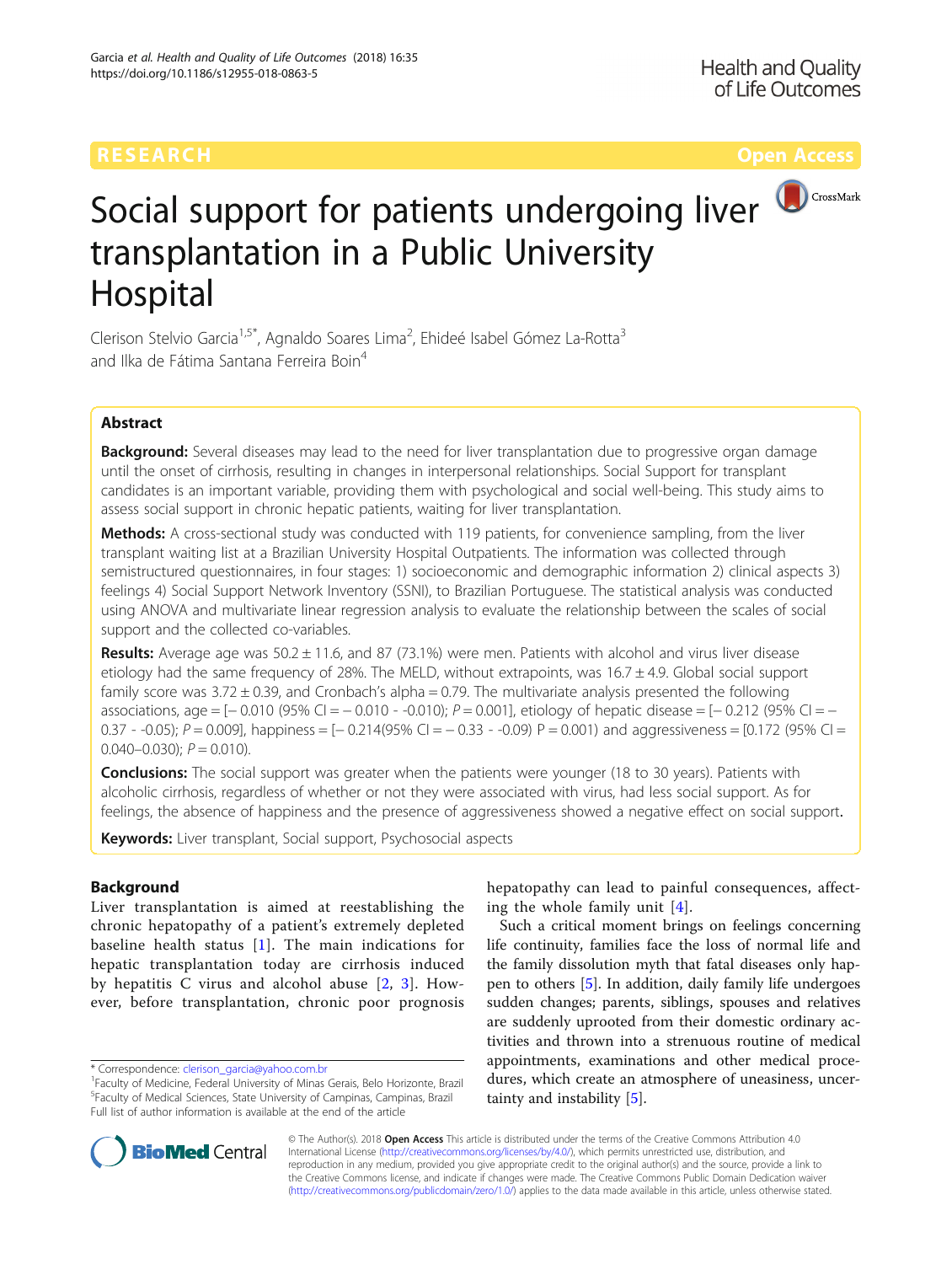For this reason, it is fundamental the social support formed by bonds established in social life. It is considered an interpersonal phenomenon expressed through care, trust reassurance and personal merit of the individual's self-esteem [[6,](#page-6-0) [7\]](#page-6-0). People who are actually linked by affection, consideration and trust may positively impact the patient's behavior and perception while waiting for the transplantation procedures [\[8](#page-6-0)]. Psychological and physical resources can favor the patient's enabling them to successfully face the difficulties encountered, when reciprocal help and information are developed for the patient's needs [\[9](#page-6-0)].

The importance of social support has been recognized in coping with stress. This support is associated with several other measures, such as health treatment adherence, control perception, sense of stability and psychological well-being. There is also evidence that social support reduces stressful event impacts [[10\]](#page-6-0); it provides better physical and mental health effects, closely related to well-being  $[11]$  $[11]$  $[11]$ . It is a multidimensional concept, which refers to the material and psychological resources to which people have access through their social networks [[12\]](#page-6-0).

Social support is a crucial health variable although there is no uniformity in the way it is measured, nor the relationship between the different strategies and techniques used to evaluate it. The variety of these social support techniques show the complexity of the concept but none of them have yet focused on social support entirely [\[13](#page-7-0)].

The social support network inventory (SSNI) has not been applied in patients indicated for liver transplantation yet. This instrument had already been used to evaluate social support in patients with breast cancer, eating disorders, bipolar disorder and other chronic diseases [\[14](#page-7-0)–[19](#page-7-0)].

Thus, this study aims to assess social support perception in chronic hepatopathy patients, on a liver transplantation waiting list.

# Methods

#### Study design

A cross-sectional study was conducted from October 2010 to September 2011 with patients on a liver transplantation waiting list at a Brazilian public university hospital that belongs to SUS (Brazilian Public Health System).

### Study population and sample studied

One hundred and nineteen patients as convenience sample in that period were considered for study belonging to the Outpatients at the Unit of Liver Transplantation at the Alfa Institute of Gastroenterology Departament, Federal University of Minas Gerais, Brazil.

The sample selection was performed for convenience, following the order of transplant patients, three times a week in the period of study. Participants were selected according to inclusion criteria: outpatients, over 18 years of age, diagnosed with chronic liver disease. Exclusion criteria were patients with indication for simultaneous liver and kidney transplantation as well as retransplantation candidates. The interviews were conducted only by a psychologist researcher.

This study was approved by the Research Ethics Committee (COEP) of the Federal University of Minas Gerais (UFMG) n°. ETIC: 234–10. All participants in this study understood the purpose of the study, agreed with it and signed the Informed Consent Term.

# Data collection

The information was collected through a semistructured questionnaire; 1) socioeconomic and demographic information (age, gender, marital status, education level, average monthly family income and labour status); 2) clinical aspects (MELD, etiology of hepatic disease, concomitant disease, encephalopathy and psychiatric disorder); 3) Feelings (anxiety, happiness and aggressiveness) and 4) Social Support Network Inventory (SSNI) [\[15\]](#page-7-0) adapted to Brazilian Portuguese  $[14]$  $[14]$ , consisting of 5 dimensions with 10 QSS (questions of social support) that are described in Table [1.](#page-2-0) QSS from 1 to 9 were classified in five scores (1:never, 2:almost never, 3:sometimes, 4:frequently and 5:always) and question 10 in six scores (1:I did not contact this person, 2:the support did not help, 3:I did not feel support, 4:I felt little support, 5:I felt good support and 6:I felt a lot of support).

Participants identify people or groups to whom they feel close and who provide specific components of support. Using this partial network list, they are asked to choose five persons, or four and one group from the list, who provide the most support [\[15](#page-7-0)].

The scores are computed for each subscale and an overall mean is calculated for each of the five persons identified by the respondent  $[15]$  $[15]$ . The tools have 10 items, each scored from 0 to 5. Higher score represents higher levels of perceived support [\[15\]](#page-7-0).

#### Statistical analysis

The database was compiled and the statistical analysis was conducted using the Statistical Package for the Social Sciences (SPSS) software, version 12.0 (SPSS, Chicago, IL).

We carried out the Shapiro-Wilk tests to determine the type of distribution of the scale. Cronbach's alpha  $(\alpha)$ test was used and descriptive statistics and ANOVA were applied.

Initially, the scale was compared with the co-variables collected using simple linear regression analysis.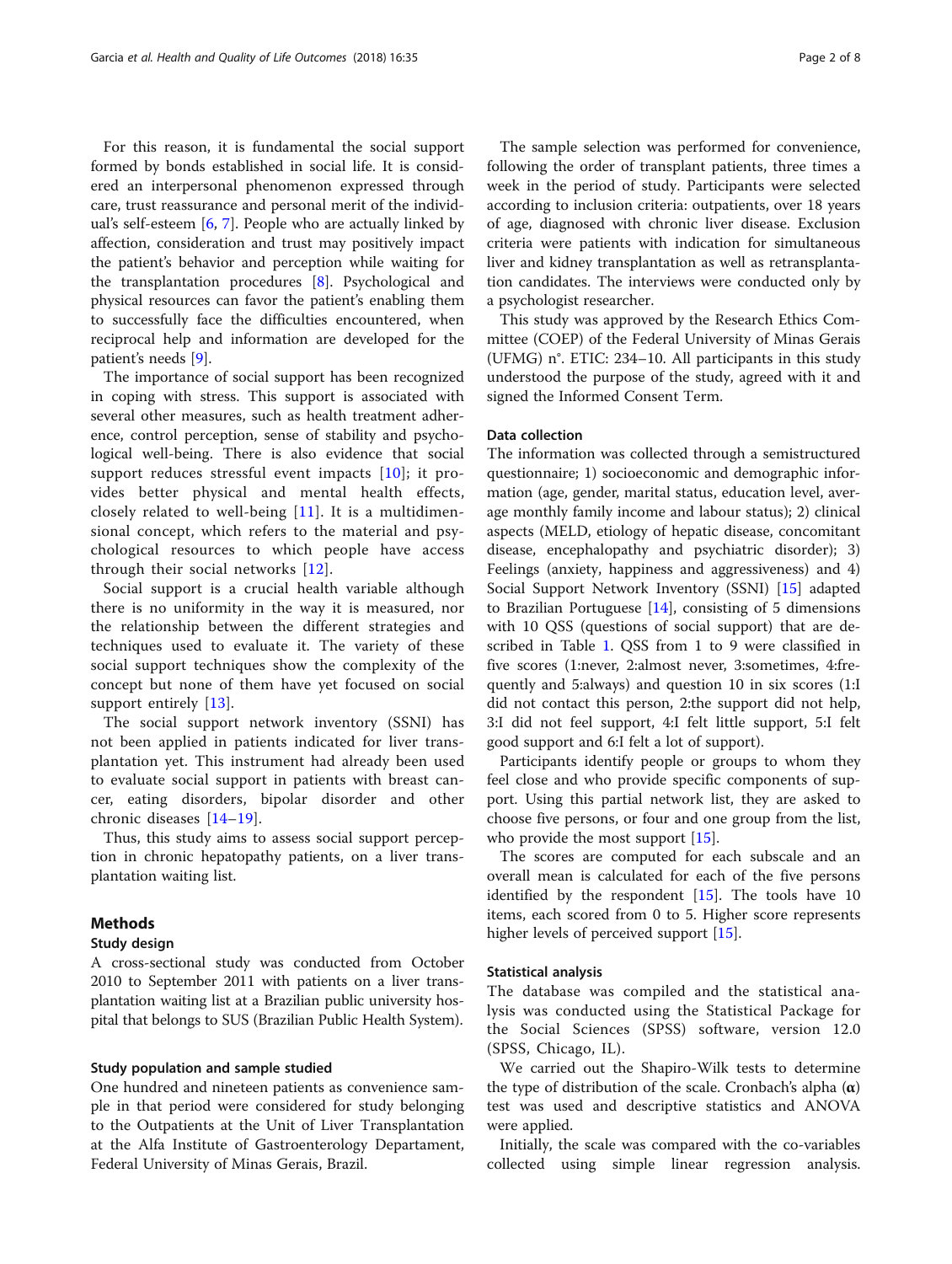<span id="page-2-0"></span>

|  | Table 1 Dimensions and questions of Social Support Network Inventory [15] |  |
|--|---------------------------------------------------------------------------|--|
|  |                                                                           |  |

| Dimensions                       | Social Support              | Questions Social Support                                           |
|----------------------------------|-----------------------------|--------------------------------------------------------------------|
| Expression of positive affection | QSS3 - (intimacy)           | How close are you to this person?                                  |
|                                  | $QSS8 - (feed valued)$      | How often do you feel valued and appreciated?                      |
| Expression of agreement          | $QSS6 -$ (receive support)  | How often do you receive emotional support from this person?       |
|                                  | $QSS7 - (give support)$     | How often can you give social support?                             |
| Assistance                       | $QSS2 - (availability)$     | How available is this person to you?                               |
|                                  | QSS10 (support in disease)  | How much support did you receive in the disease?                   |
| Material and economic help       | QSS4 -(receive assistence)  | How often to do you receive practical assistance from this person? |
|                                  | $QSS5 - (diver assistance)$ | How often does this person give practical assistance?              |
| Social integration               | QSS9 - (direction in life)  | How often does this person gives life quidance?                    |
|                                  | $QSS1 - (meeting)$          | How often do you meet or speak to this person?                     |

QSS questions of social support

Multivariate linear regression analysis was used to evaluate the relationship between the social support and the collected co-variables (independent variables). The statistical significance was  $P < 0.05$ .

# Results

# Demographic and clinical characteristics

The current status of these patients' care is described in Fig. 1. The characterization of the patients is described in Table [2.](#page-3-0) The average age was  $50 \pm$ 12 years. Only 13.6% of the patients were working. Forty-four percent of the patients had an average monthly family income between about US\$ 2016.50– 5041.25, at the time of collection.

The MELD score of the patients was  $16.5 \pm 4.8$  and 44% had encephalopathy.

The etiology of hepatic disease of the others (29%) were autoimmune hepatitis cirrhosis, primary biliary cirrhosis, hepatocellular carcinoma, primary sclerosing cholangitis and cryptogenic cirrhosis.

## Social support

Social Support Network Interview (SSNI) showed 3.72 ± 0.39 points with Cronbach's alpha (α) of 0.798 (Table [3](#page-3-0)), considered moderate.

The analysis using associated factors was:  $age = [-0.010]$ (95% CI =  $-0.010 - 0.010$ );  $P = 0.001$ , etiology of hepatic disease =  $[-0.212 \ (95\% \ CI = -0.37 \ -0.05); P = 0.009]$ , happiness =  $[-0.214(95\% \text{ CI} = -0.33 \text{ - } -0.09) \text{ P} = 0.001)$ 

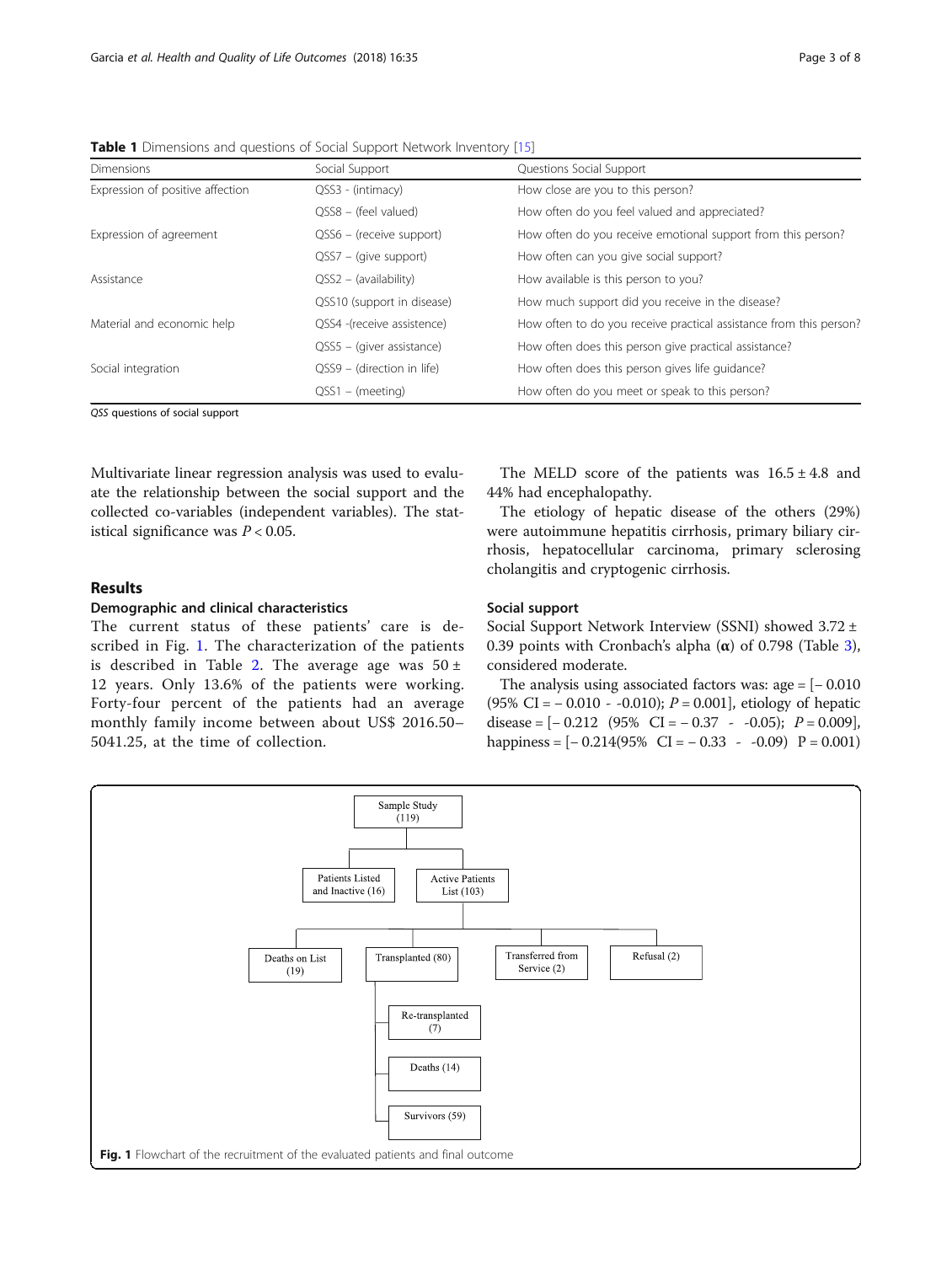and aggressiveness =  $[0.172 \ (95\% \ CI = 0.040 - 0.030);$  $P = 0.010$ , are described in Table [4.](#page-4-0)

The social support was higher when the patients were younger (18 to 30 years). Patients waiting for hepatic transplantation due to alcoholic cirrhosis, regardless of whether or not they are associated with viral hepatitis, had lower social support. As for feelings, it was found that the absence of happiness had a lower social support and the presence of aggressiveness, showed a negative effect on social support.

QSS Social Support Questions: Frequency 1–5 (questions 1–9) and Frequency 1–6 (question 10), SSNI Global Social Support Network Inventory, α Cronbach's alpha coefficient, SD Standard deviation

# **Discussion**

# Sociodemographic characteristics

The sociodemographic characteristics of the study population were representative of the general casuistic of the service and did not differ from other authors in the literature found in the mean age [\[20,](#page-7-0) [21](#page-7-0)] and in the distribution by gender [[3,](#page-6-0) [22\]](#page-7-0). The patient family situation was also similar to that of other publications [[23](#page-7-0)], with the majority of the participants being married in 69.7% of the cases and studying only at elementary school (59.7%), which resembled the study by Ferreira et al., which showed 58.5% [[24](#page-7-0)].

The etiology of hepatic disease was ethylism and viral hepatitis with a frequency of 28% each, similar to that found in other reports [[2,](#page-6-0) [3](#page-6-0)]. Only 11% of the patients worked, differently from another Brazilian sample with a greater number of patients at work [[25\]](#page-7-0). A World Health Organization [[26](#page-7-0)] report showed a higher alcohol consumption among men with a consequent increase in cases of liver cirrhosis. In 2010, Brazil had alcohol consumption of 19.6 l per capita/year among men (15 years of age or older) and 8.9 among women [[26](#page-7-0), [27](#page-7-0)].

The consequences of alcohol abuse on the health of the population are related to the morbidity shown in 8.1% of males and 3.2% of females and a high rate of death due to ethanol-induced liver cirrhosis, estimated at approximately 28.8/100,000 for males and 5.8/100,000 for women every 15 years [\[26\]](#page-7-0).

In our study, ethanol-induced liver cirrhosis was the disease which had the highest number of indications for transplantation, followed by viral hepatic diseases, more common in men who also had low socioeconomic level (reduced family income and low educational level). These results were reported by WHO, 2011 [[26](#page-7-0)]. The

<span id="page-3-0"></span>

| <b>Table 2</b> Clinical and demographic characterizations of patients |
|-----------------------------------------------------------------------|
| the liver transplantation waiting list                                |

| <b>Table 3</b> Response frequency, mean and Cronbach's alpha of |               |          |
|-----------------------------------------------------------------|---------------|----------|
| the social support instrument                                   |               |          |
| Ouestions % Answers                                             | Mean $\pm$ SD | $\alpha$ |

QSS1 2.2 6.4 10.9 23.7 56.8 – 4.3 ± 0.61 0.806 QSS2 1.3 9.9 19.3 36.6 32.8 – 3.9 ± 0.57 0.769 QSS3 0.7 12.8 24.9 27.2 34.5 – 3.8 ± 0.57 0.794  $\overline{Q}$ SS4 11.8 13.8 26.7 25.0 22.7 – 3.3 ± 0.71 0.788 QSS5 23.9 25.9 21.5 17.6 11.1 – 2.7 ± 0.84 0.786 QSS6 2.4 11.8 20.0 38.7 27.2 - 3.8 ± 0.59 0.767 QSS7 7.4 20.3 32.8 23.5 16.0 – 3.2 ± 0.68 0.767 QSS8 1.2 2.9 14.6 39.3 42.0 – 4.2 ± 0.52 0.762 QSS9 15.6 27.4 30.4 17.3 9.2 – 2.8 ± 0.79 0.771 QSS10 1.3 0.3 3.0 6.6 29.9 58.8 5.4 ± 0.56 0.794 SSNI – – – – – – 3.7 ± 0.39 0.798

123456

| Variable                    | Number | Perceptual (%) |
|-----------------------------|--------|----------------|
| Gender                      |        |                |
| Male                        | 87     | 73.1           |
| Female                      | 32     | 26.9           |
| Age group                   |        |                |
| From 18 to 30 years old     | 12     | 10.1           |
| From 30 to 50 years old     | 47     | 39.5           |
| > 50 years old              | 60     | 50.4           |
| Education level             |        |                |
| Elementary school           | 71     | 59.7           |
| High school                 | 34     | 28.6           |
| University                  | 12     | 10.1           |
| Post-graduation             | 2      | 1.7            |
| Marital status              |        |                |
| Single                      | 12     | 10.1           |
| Married                     | 83     | 69.7           |
| Divorced                    | 17     | 14.3           |
| Widow (er)                  | 7      | 5.9            |
| Labor status                |        |                |
| Unemployed                  | 20     | 16.8           |
| Working                     | 16     | 13.6           |
| Retired                     | 54     | 45.4           |
| On sick leave               | 29     | 24.4           |
| Encephalopathy              |        |                |
| Yes                         | 53     | 44.5           |
| No                          | 66     | 55.5           |
| Psychiatric Disorder        |        |                |
| Yes                         | 14     | 11.8           |
| No                          | 105    | 88.2           |
| Etiology of hepatic disease |        |                |
| Alcohol                     | 33     | 27.7           |
| Viral hepatitis             | 33     | 27.7           |
| Alcohol + Viral hepatitis   | 19     | 16.0           |
| Others                      | 34     | 28.6           |
| Total                       | 119    | 100            |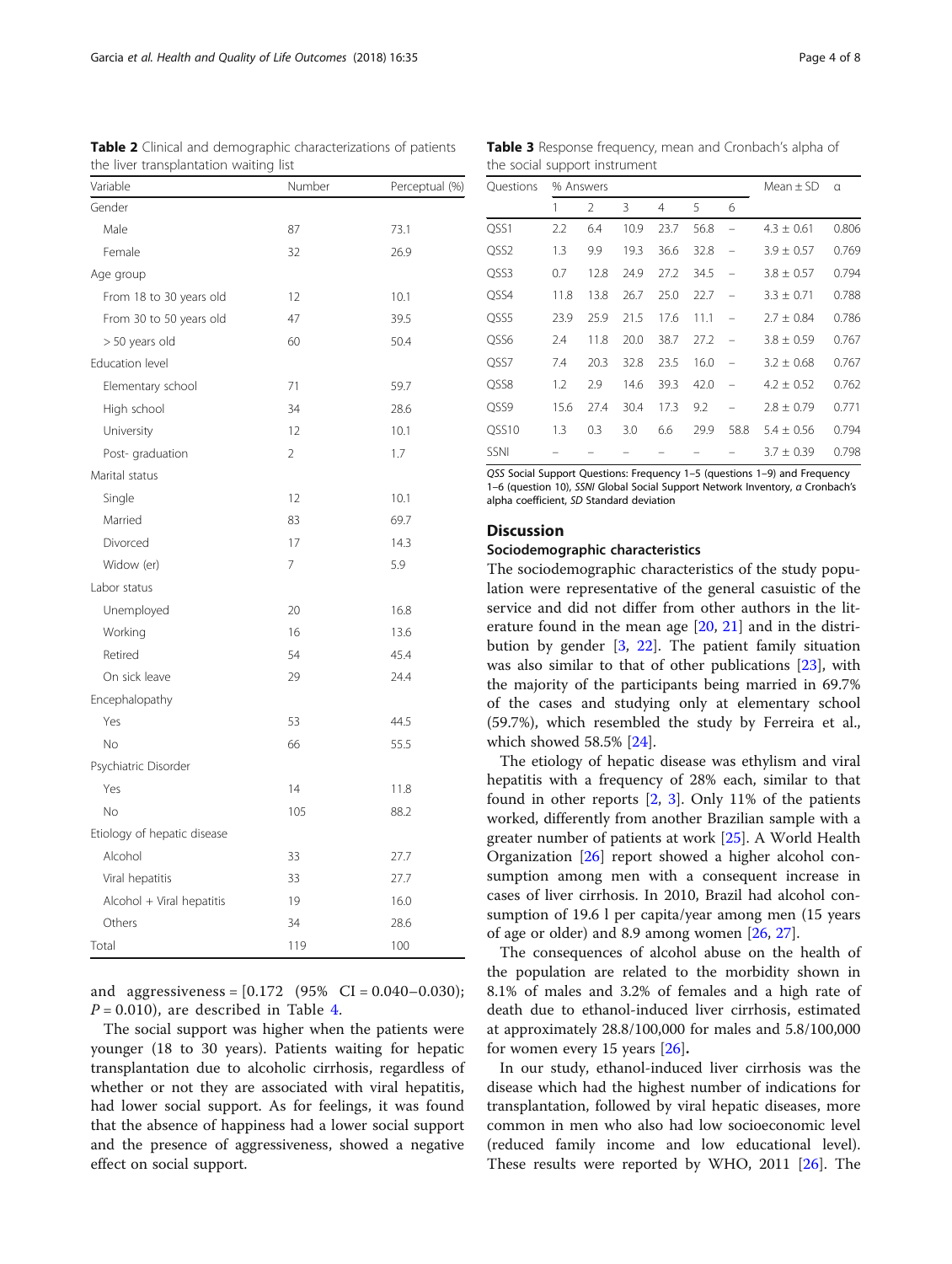|                             | Univariate analysis |                 |            | Multivariate analysis |                 |            |  |
|-----------------------------|---------------------|-----------------|------------|-----------------------|-----------------|------------|--|
| Variables                   | β                   | 95% CI          | $P$ -value | $adjusted\beta$       | 95% CI          | $P$ -value |  |
| Gender                      |                     |                 |            |                       |                 |            |  |
| Female                      |                     |                 |            |                       |                 |            |  |
| Male                        | $-0.043$            | $-0.19 - 0.11$  | 0.574      |                       |                 |            |  |
| Age (years)                 | $-0.011$            | $-0.01 - -0.06$ | 0.001      | $-0.010$              | $-0.01 - -0.01$ | 0.001      |  |
| Age                         |                     |                 |            |                       |                 |            |  |
| $18 - 30$                   | $\mathbf 0$         |                 |            |                       |                 |            |  |
| $30 - 50$                   | $-0.359$            | $-0.55 - -0.16$ | 0.001      |                       |                 |            |  |
| $>50\,$                     | $-0.427$            | $-0.59 - 0.26$  | 0.001      |                       |                 |            |  |
| Education level             |                     |                 |            |                       |                 |            |  |
| Elementary school           | $\circ$             |                 |            |                       |                 |            |  |
| High School                 | 0.201               | $0.04 - 0.36$   | 0.013      |                       |                 |            |  |
| University                  | 0.442               | $0.30 - 0.58$   | 0.001      |                       |                 |            |  |
| Postgraduate                | 0.074               | $-0.40 - 0.55$  | 0.763      |                       |                 |            |  |
| Marital Status              |                     |                 |            |                       |                 |            |  |
| Single                      | $\mathbb O$         |                 |            |                       |                 |            |  |
| Married                     | $-0.064$            | $-0.27 - 0.15$  | 0.548      |                       |                 |            |  |
| Divorced                    | $-0.177$            | $-0.47 - 0.12$  | 0.241      |                       |                 |            |  |
| Widow (er)                  | $-0.148$            | $-0.41 - 0.11$  | 0.262      |                       |                 |            |  |
| Labor status                |                     |                 |            |                       |                 |            |  |
| Unemployed                  | $\circ$             |                 |            |                       |                 |            |  |
| Working                     | 0.061               | $-0.21 - 0.34$  | 0.665      |                       |                 |            |  |
| Retired                     | $-0.105$            | $-0.30 - 0.09$  | 0.293      |                       |                 |            |  |
| On sick leave               | 0.009               | $-0.22 - 0.24$  | 0.940      |                       |                 |            |  |
| Encephalopathy              |                     |                 |            |                       |                 |            |  |
| Yes                         | $\mathbf 0$         |                 |            |                       |                 |            |  |
| Not                         | 0.132               | $-0.01 - 0.27$  | 0.061      |                       |                 |            |  |
| Psychiatric Disorder        |                     |                 |            |                       |                 |            |  |
| Yes                         | $\mathbf 0$         |                 |            |                       |                 |            |  |
| Not                         | 0.183               | $-0.01 - 0.37$  | 0.059      |                       |                 |            |  |
| Etiology of Hepatic disease |                     |                 |            |                       |                 |            |  |
| Alcohol                     | $-0.227$            | $-0.40 - 0.06$  | 0.009      | $-0.212$              | $-0.37 - 0.05$  | 0.009      |  |
| Viral Hepatitis             | 0.111               | $-0.30 - 0.07$  | 0.224      | 0.133                 | $-0.29 - 0.03$  | 0.105      |  |
| Alcohol + Viral Hepatitis   | $-0.289$            | $0.50 - 0.09$   | 0.005      | $-0.207$              | $0.39 - 0.02$   | 0.032      |  |
| Others                      | $\mathsf{O}\xspace$ |                 |            |                       |                 |            |  |
| Concomitant Disease         |                     |                 |            |                       |                 |            |  |
| Yes                         | $\mathbf 0$         |                 |            |                       |                 |            |  |
| Not                         | 0.155               | $0.02 - 0.29$   | 0.025      |                       |                 |            |  |
| Anxiety                     |                     |                 |            |                       |                 |            |  |
| Yes                         | $\mathbf 0$         |                 |            |                       |                 |            |  |
| Not                         | 0.019               | $-0.12 - 0.16$  | 0.790      |                       |                 |            |  |
| Happiness                   |                     |                 |            |                       |                 |            |  |
| Yes                         | $\mathbf 0$         |                 |            |                       |                 |            |  |
| Not                         | $-0.252$            | $-0.39 - 0.12$  | 0.001      | $-0.214$              | $-0.33 - 0.09$  | 0.001      |  |
|                             |                     |                 |            |                       |                 |            |  |

<span id="page-4-0"></span>

|  |  | Table 4 Associated factors connected to social support score on the liver transplantation waiting list |  |  |
|--|--|--------------------------------------------------------------------------------------------------------|--|--|
|--|--|--------------------------------------------------------------------------------------------------------|--|--|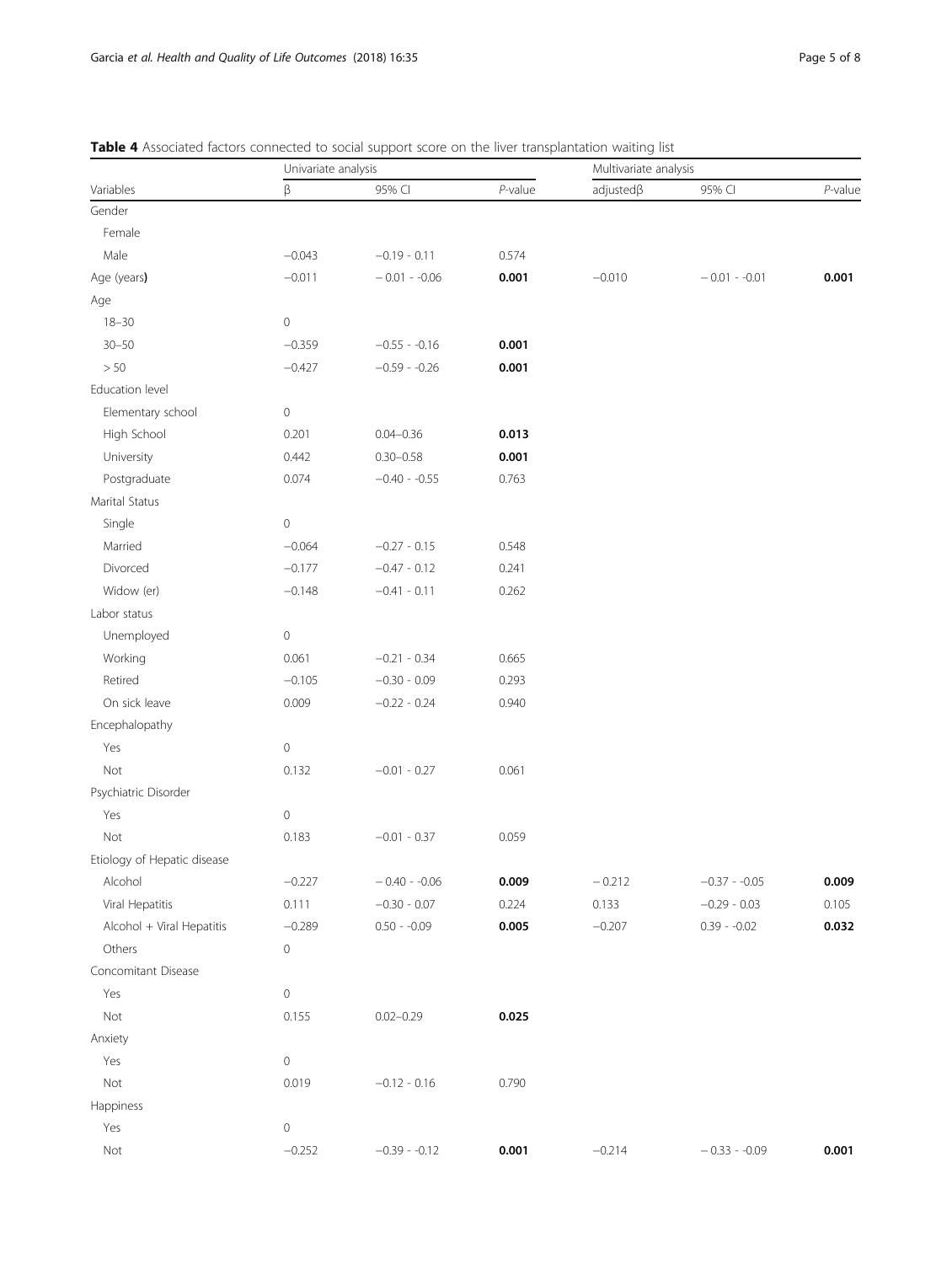|                | Univariate analysis |               |            | Multivariate analysis |                 |         |
|----------------|---------------------|---------------|------------|-----------------------|-----------------|---------|
| Variables      |                     | 95% CI        | $P$ -value | adjustedß             | 95% CI          | P-value |
| Aggressiveness |                     |               |            |                       |                 |         |
| Yes            |                     |               |            |                       |                 |         |
| Not            | 0.177               | $0.04 - 0.31$ | 0.011      | 0.172                 | $0.040 - 0.030$ | 0.010   |

Table 4 Associated factors connected to social support score on the liver transplantation waiting list (Continued)

CI confidence interval

Bold numbers represent a associative between the variable and the social support

severity of liver disease, as measured by MELD without extrapoints, obtained a median of 16 (6–34), which is similar to other transplantation services [[22\]](#page-7-0).

In the present study, 44.5% had encephalopathy, ranging from 1 to 18 episodes of encephalopathy per month, a very high incidence when compared with other studies [\[28](#page-7-0)], possibly because the incidence and prevalence of hepatic encephalopathy are related to the severity of the hepatic insufficiency [[29,](#page-7-0) [30\]](#page-7-0).

## Social support

The term social support is multidimensional and presents different aspects to be analyzed. Social support is a variable of great relevance for health although there is neither uniformity nor clarity to measure it, and no instrument alone has been able to contemplate social support in its entirety [[8](#page-6-0), [31](#page-7-0)].

We found low social support score (3.72) among patients, especially when compared to studies performed with patients after heart and liver transplantation (4.4 and 4.2) [[11\]](#page-6-0), diabetes (4.87) [[16\]](#page-7-0) and catheterization of the bladder (4.7) [[17\]](#page-7-0). It is believed that low social support may be related to alcoholrelated liver disease associated with viral hepatitis or alone, observed of 43.7% in our study.

# Sociodemographic and clinical characteristics associated with social support

Regarding sociodemographic, clinical and social support characteristics, it was observed that age, etiology of hepatic disease, feelings of happiness and aggressiveness were factors that significantly influenced social support.

Social support was higher when the age of the patients was lower (18–30 years), probably due to the fact that younger patients had parents - an important source of social support. This finding is corroborated by Gomeset al. [\[16](#page-7-0)], showing that parents or family members are responsible for the most frequent citations of social support, in 82.1% of the cases.

The greater the education, the greater the access to information, the greater the resources to look for care and the greater the knowledge about the disease and its complications. Therefore, the patient is better able to seek and promote social support [[16\]](#page-7-0). Hence the importance of health professionals to inform, guide and promote a patient's follow-up with indication of transplantation.

Concerning the relationship between social support and the cause of indication for liver transplantation, it was observed that patients with indication for hepatic transplantation due to chronic alcohol abuse had less social support also caused by family attrition [\[32\]](#page-7-0). Sometimes the relatives had to help the patient in the streets, strongly encouraging the patient to abandon alcohol dependence and even tolerating conflicts or aggression. When alcoholic patients are indicated for liver transplantation and need care, they are faced with broken, unrelated family situations without the wish to provide adequate social support. This observation is corroborated by Telles-Correia and Mega [\[32](#page-7-0)], who report that the alcoholic causes personal and family suffering such as relapses, generating low expectations and disbelief.

When the patient becomes abstemious this favors the health professionals to use feasible procedures and also increases the interest of the family caregivers, thus generating positive effects in the family unit [[32](#page-7-0), [33\]](#page-7-0). The same author also states that relatives show their pain, suffering, discouragement, pity, discomfort and a feeling of impotence with a decrease or suspension of social support [\[32](#page-7-0)]. Inadequate social support is particularly associated with diseases that require more care and generate high levels of stress. The obligation to care for family members with alcohol disorders may have been nonnegotiated and even compulsory. These are options which are onerous and are an immeasurable burden in their lives [[34,](#page-7-0) [35](#page-7-0)].

Patients with hepatic impairment take less medication than when they are associated with concomitant diseases that require complex care which overloads the family. These changes in the family routine increase when a progressive and severe disease causes the family to clash especially when the patient's disabilities increase continuously until the transplantation or death. Increasing stress on caregivers is caused by the risk of exhaustion and the addition of the patient's symptoms and new tasks over time. The discomfort in the family group generates higher levels of stress and, consequently, less social support [\[36](#page-7-0), [37\]](#page-7-0).

In the present study, it was highlighted that patients with feelings of happiness had greater social support. It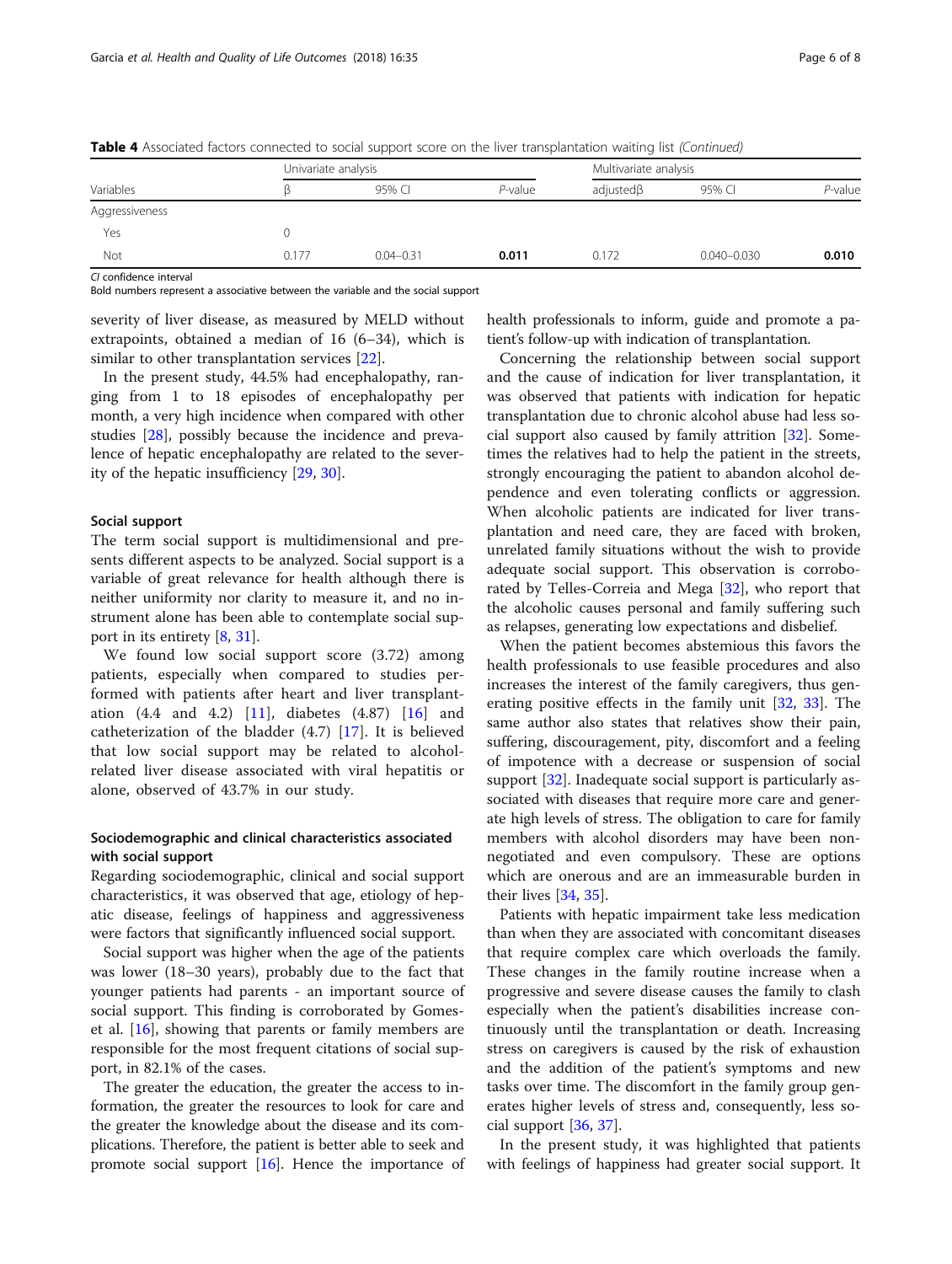<span id="page-6-0"></span>seems incompatible to have joy and to be sick, but it does not have to be this way. Physical malaise generates mental fatigue and tends to be confused with sadness. People with joy, even if ill, think willingly and optimistically about their lives, their health, and believe in science and its advances, trust professionals and their indications and, above all, believe in healing.

The demand for care while patients wait for transplantation often makes it difficult for family members, frustrates professional plans, generates financial difficulties and can cause guilty situations, which results in aggressiveness among patients and caregivers [\[37](#page-7-0), [38\]](#page-7-0). All elements of this process are at high levels of anxiety. Young et al. in their study concluded that the patient's family mood could harm the patient [\[39\]](#page-7-0). Santos et al. suggest the hypothesis that aggression is favored by leisure, in the pre-term period, while waiting for liver transplantation [[40\]](#page-7-0).

The intention of the present study is to favor the medical and psychological monitoring of patients who are candidates for hepatic transplantation and generate greater resources for psychological and multidisciplinary interventions focused on the global patient care.

Following on we will perform a new study comparing populations of pre and post liver transplant periods.

# Conclusion

Social support was less when the patient complains, when the aid relationship failed, when knowledge for long-term care was lacking and also when there was a lack of division of labor.

Social support was greater when patients was young, had the feeling of happiness and absence of aggressiveness. Patients who are candidates for liver transplantation due to ethanol-induced liver disease received less social support.

#### Abbreviations

MELD: Model for end-stage liver disease; QSS: Questions of social support; CI: Confidence Interval; SD: Standard deviation; SPSS: Statistical package for social science; SSNI: Social Support Network Inventory, to Brazilian Portuguese; UFMG: Federal University of the Minas Gerais

#### Acknowledgments

We are grateful to all patients and families participating in the study, to the Clinic Hospital of the Federal University of Minas Gerais for cooperation,

#### Funding

Funders had no role in the design, analysis or writing of this article. Minas Gerais Research Support Foundation (FAPEMIG) which awarded a scholarship to C.S.G (Master's Degree, Graduate Program in Surgery Sciences).

#### Availability of data and materials

The dataset(s) supporting the conclusions of this article is (are) included within the article.

#### Authors' contributions

CSG, ASL and EIGL participated in the protocol design, participated in fund raising, analysis of results, interpretation of results, prepared the manuscript draft and corrected the final version of the manuscript. IFSFB participated in the protocol design, fund raising, analysis of results, and final review of the

manuscript. Finally, all authors reviewed and approved the final version of the manuscript. This article is part of the Master degree essay results.

#### Ethics approval and consent to participate

This study was conducted according to the guidelines laid down in the Declaration of Helsinki and all procedures involving human individuals were approved by the Federal University of Minas Gerais ethics committee through n° 0234.0.203.000–10. All participants provided written informed consent prior to inclusion in the surveys.

#### Consent for publication

Not applicable.

#### Competing interests

The authors declare that they have no competing interests.

#### Publisher's Note

Springer Nature remains neutral with regard to jurisdictional claims in published maps and institutional affiliations.

#### Author details

<sup>1</sup> Faculty of Medicine, Federal University of Minas Gerais, Belo Horizonte Brazil.<sup>2</sup> Faculty of Medicine - Federal University of Minas Gerais - Unit of Liver Transplantation at the Alpha Institute Gastroenterology Department, Belo Horizonte, Brazil. <sup>3</sup>Collective Health, State University of Campinas Campinas, Brazil. <sup>4</sup>Unit of Liver Transplantation at the State University of Campinas, Campinas, Brazil. <sup>5</sup>Faculty of Medical Sciences, State University of Campinas, Campinas, Brazil.

## Received: 20 June 2017 Accepted: 7 February 2018 Published online: 17 February 2018

#### References

- 1. O'Grady J. Liver transplantation for acute liver failure. Best Pract Res Clin Gastroenterol. 2012;26(1):27–33. [https://doi.org/10.1016/j.bpg.2012.01.012.](https://doi.org/10.1016/j.bpg.2012.01.012)
- 2. Adam R, Karam V, Delvart V, O'Grady J, Mirza D, Klempnauer J, et al. Evolution of indications and results of liver transplantation in Europe. A report from the European liver transplant registry (ELTR). J Hepatol. 2012; 57(3):675–88. <https://doi.org/10.1016/j.jhep.2012.04.015>.
- 3. Wong RJ, Aguilar M, Cheung R, Perumpail RB, Harrison SA, Younossi ZM, et al. Nonalcoholic steatohepatitis is the second leading etiology of liver disease among adults awaiting liver transplantation in the United States. Gastroenterology. 2015;148(3):547–55. [https://doi.org/10.1053/j.gastro.2014.11.039.](https://doi.org/10.1053/j.gastro.2014.11.039)
- 4. Annema C, Roodbol PF, Van den Heuvel ER, Metselaar HJ, Van Hoek B, Porte RJ, et al. Trajectories of anxiety and depression in liver transplant candidates during the waiting-list period. Br J Health Psychol. 2017;22(3):481–501. <https://doi.org/10.1111/bjhp.12241>.
- Wise BV. In their own words: the lived experience of pediatric liver transplantation. Qual Health Res. 2002;12(1):74–90. [https://doi.org/10.1177/](https://doi.org/10.1177/104973230201200106) [104973230201200106](https://doi.org/10.1177/104973230201200106).
- 6. Kaplan BH, Cassel JC, Gore S. Social support and health. Med Care. 1977; 15(5):47–58.
- 7. Finfgeld-Connett D. Clarification of social support. J Nurs Scholarsh. 2005; 37(1):4–9. <https://doi.org/10.1111/j.1547-5069.2005.00004.x>.
- 8. Langford CPH, Bowsher J, Maloney JP, Lillis PP. Social support: a conceptual analysis. J Adv Nurs. 1997;25:95–100. [https://doi.org/10.1046/j.1365-2648.](https://doi.org/10.1046/j.1365-2648.1997.1997025095.x) [1997.1997025095.x.](https://doi.org/10.1046/j.1365-2648.1997.1997025095.x)
- 9. Delgado JF, Almenar L, González-Vilchez F, Arizón JM, Gómez M, Fuente L, et al. Health-related quality of life, social support, and caregiver burden between six and 120 months after heart transplantation: a Spanish multicenter cross-sectional study. Clin Transpl. 2015;29(9):771–80. [https://doi.](https://doi.org/10.1111/ctr.12578) [org/10.1111/ctr.12578.](https://doi.org/10.1111/ctr.12578)
- 10. Ordin YS, Karayurt Ö. Effects of a support group intervention on physical, psychological, and social adaptation of liver transplant recipients. Exp Clin Transplant. 2016;14(3):329–37.
- 11. Langenbach M, Schmeisser N, Albus C, Decker O. Comparison of social support and psychosocial stress after heart and liver transplantation. Transplant Proc. 2008;40(4):938–9. [https://doi.org/10.1016/j.transproceed.](https://doi.org/10.1016/j.transproceed.2008.03.039) [2008.03.039.](https://doi.org/10.1016/j.transproceed.2008.03.039)
- 12. Bowling A, Rowe G, Lambert N, Waddington M, Mahtani K. The measurement of patients' expectations for health care: a review and